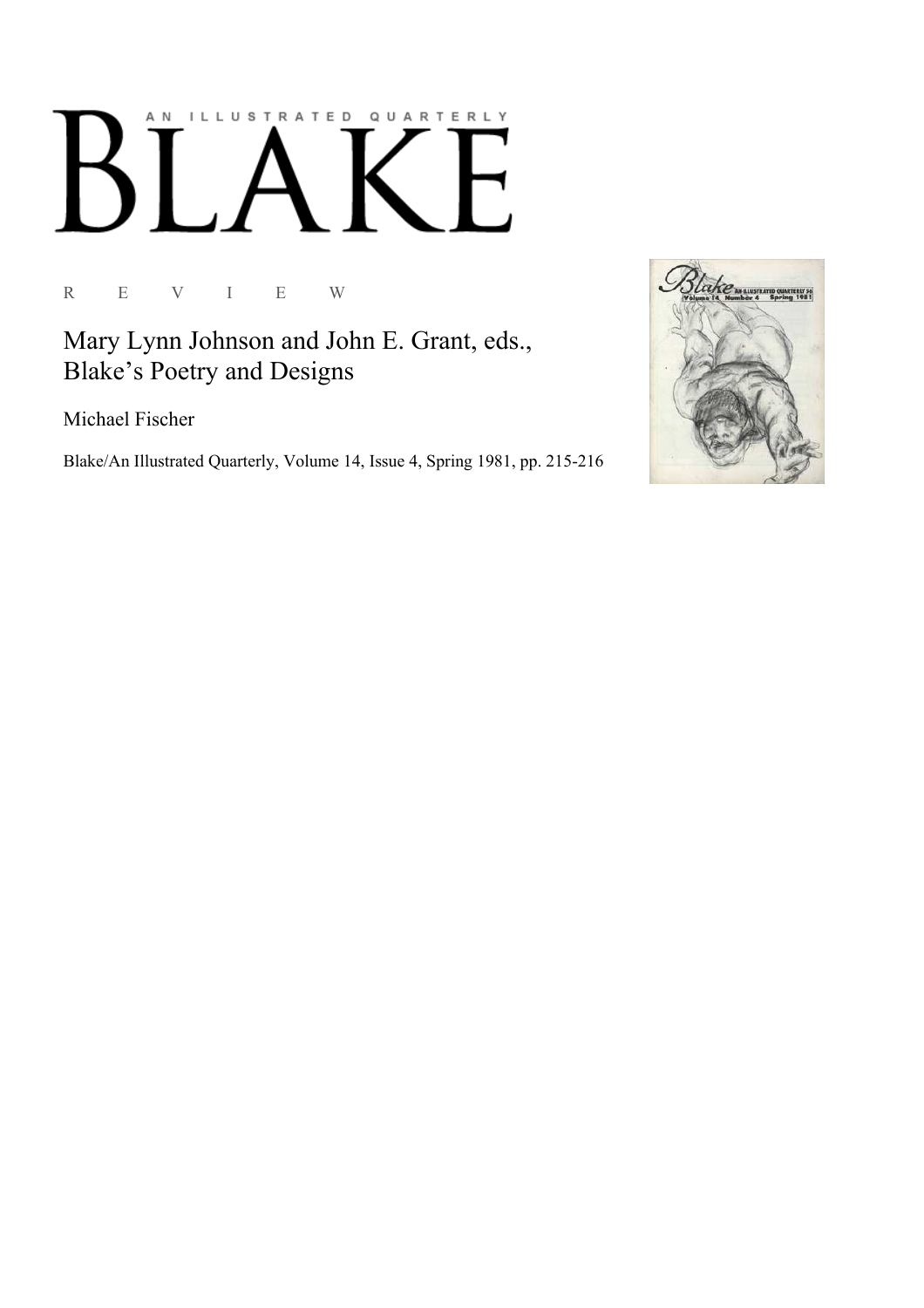Mary Lynn Johnson and John E. Grant, eds. **Blake's Poetry and Designs. New York** and London: W. W. Norton, 1979. xlviii + 61 8 pp., 1 1 3 illus. (32 color plates). \$9.95.

Reviewed by Michael Fischer.

A fter laying down rules for textbooks in "Choosing Textbooks for Blake Courses: A Survey & Checklist," *Blake Newsletter,* 10 (Summer, 1976), 9-26, Mary Lynn Johnson has decided to play the game. The result--the Norton Critical Edition of Blake (edited with John E. Grant)--is one of the best Blake textbooks in print.

The selections from Blake's work are wellorganized, accessible, and generous, so generous, in fact, that it is easier to list what the editors excerpt *{Poetical Sketches,* the Notebook, *The Four Zoas, Jerusalem, A Descriptive Catalogue, A Vision of the Last Judgment,* the Marginalia, and the Letters) than what they include in its entirety (virtually everything else of importance, including *Milton).*  Thirty-two color plates from the illuminated books let students know what they are missing when they concentrate on Blake in print. Numerous monochrome reproductions interspersed throughout the text are less spectacular but still helpful in indicating how Blake designed his work. The prefaces and notes *are*  also useful: their tone is sympathetic but not canonical, their relation to the text about right. They seldom overshadow or complicate the lines that they try to explain; they identify terms and

**AND JOHN E. GRANT** 

**EDITED BY MARY LYNN JOHNSON** 

A NORTON CRITICAL EDITION

and Designs

**Blake's Poetry** 

**AUTHORITATIVE TEXTS ILLUMINATIONS IN COLOR AND MONOCHROME RELATED PROSE CRITICISM** 

characters without allegorizing them. When the editors make difficult editorial decisions—and with Blake's punctuation they of course must—they always explain their reasoning and refer us to other sources, especially the editions-of David Erdman and Geoffrey Keynes. A chronology, maps of Britain, London, and the Holy Land, an extensive bibliography, a list of key terms with page numbers pointing to definitions and examples in the text, commentary by some of Blake's contemporaries (Coleridge, Robinson, and Lamb, among others), and several essays by twentiethcentury critics—these useful accessories complete the volume. The critical essays, I should add, are adequate, if predictable, including contributions by Northrop Frye, Jean Hagstrum, David Erdman, and Harold Bloom, among others. T. S. Eliot's "William Blake" and Irene Tayler's "The Woman Scaly," however, come as pleasant surprises. Eliot introduces a dissenting voice in what threatens to be a chorus of unqualified approval; Tayler takes on one of the most important and least understood issues in Blake—his treatment of the sex roles and sexuality.

No book is perfect, not even this one. While Blake's Marginalia is a welcome addition to a book of this kind, the editors' omission of the passages